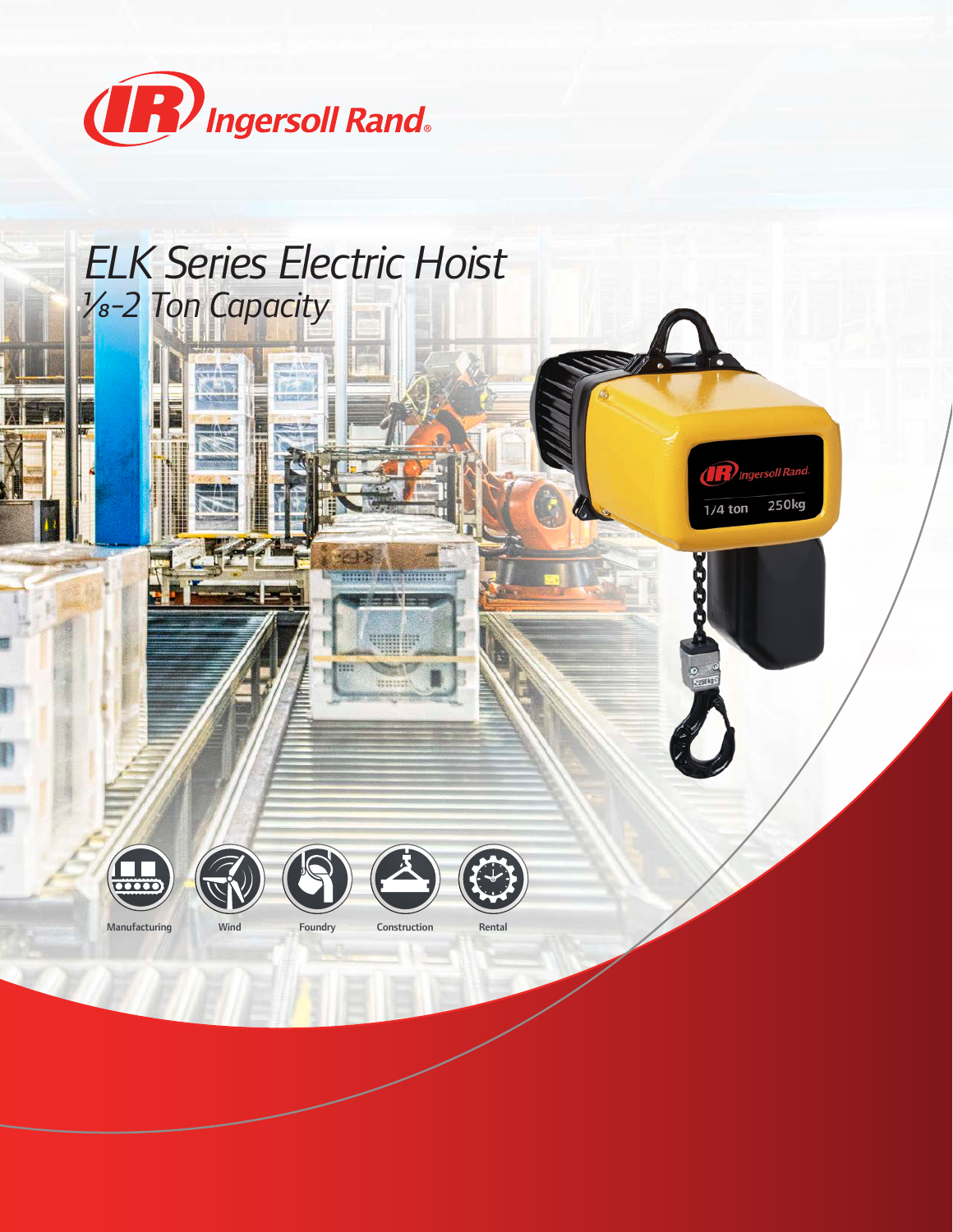# **Lifting Productivity.**

## **Ingersoll Rand ELK Series Electric Chain Hoist**

Introducing the new ELK Series hoists that brings you durability, modularity, flexibility packed in an extremely lightweight, modern design. Built to meet an H4 duty cycle classification, the ELK hoist is designed for tough, industrial grade applications. The ELK joins Ingersoll's Rand CLK, MLK and HLK premium, class leading hoist family.





- Water resistant
- Dust tight
- Perfect for outdoor environments
- Ideal for rental customers

**IP65 Protection New Custom Profile Chain Closed Gearbox Custom Configurations\***

- Case hardened, magnesium phosphate coated
- Corrosion resistance
- Less wear, extended life



- 3-Stage gearing for quiet operation
- Permanent, self-contained lubrication
- Modular design reduces overall maintenance



- ATEX Certified option
- Food grade option
- Variable frequency drive option
- Wind turbine configuration
- Other options available

## **Features**



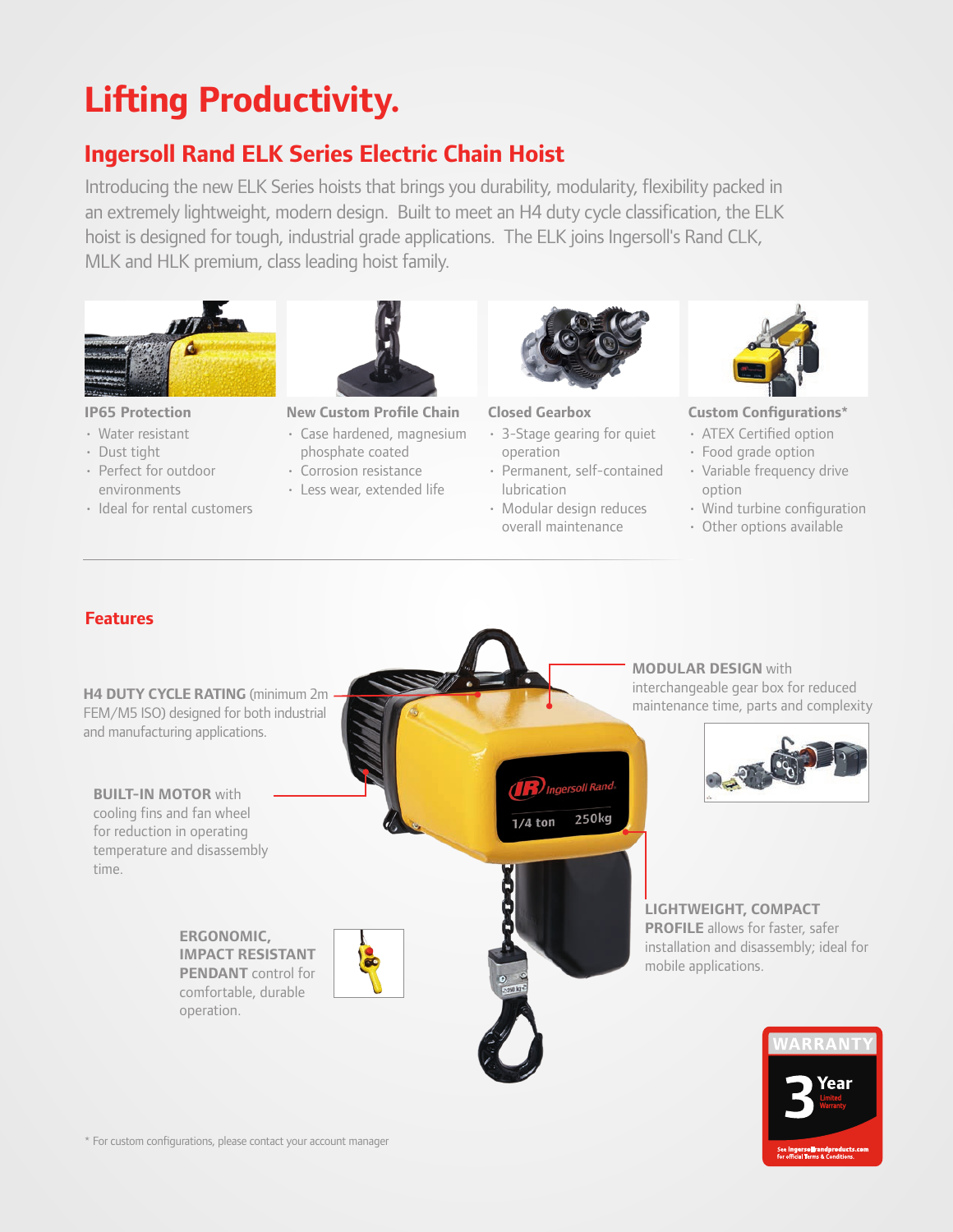# **We work where you work.**

The ELK series hoist has a variety of features to meet the needs of jobs in areas where you need it most. From manufacturing to wind power to construction, the ELK hoist gets the job done.





**Manufacturing**  H4 duty cycle for high volume

**Wind Power**  Custom wind tower configurations available



**Construction** Custom lengths for a variety of applications



**Foundry** IP65 protects from dust and other containments



**Rental** Modular, simple design makes for easy maintenance



### **Specs**

| <b>Capactiy</b>              |      |                   | <b>Speed</b> |         | <b>Duty Rating</b> |                | <b>Headroom</b> |     | Body Weight <sup>+</sup> |    | <b>Chain Weight</b> |      |
|------------------------------|------|-------------------|--------------|---------|--------------------|----------------|-----------------|-----|--------------------------|----|---------------------|------|
| <b>Metric</b>                | lbs  | <b>Base Model</b> | ft/min       | m/min   | HMI (FEM)          | <b>Falls</b>   | in.             | mm  | lbs                      | kg | lb/ft               | kq/m |
| Single Phase 115/230V        |      |                   |              |         |                    |                |                 |     |                          |    |                     |      |
| 1/4t                         | 550  | ELK25-1NS25 1 ph  | 16           | 5       | H4(2m)             |                | 15"             | 381 | 37.5                     | 17 | 0.23                | 0.34 |
| 1/4t                         | 550  | ELK50-1NS25 1 ph  | 32           | 9.6     | H4(2m)             |                | 19.2"           | 488 | 57.3                     | 26 | 0.46                | 0.69 |
| 1/2t                         | 1100 | ELK50-1NS50 1 ph  | 16           | 5       | H4(2m)             |                | 19.2"           | 488 | 57.3                     | 26 | 0.46                | 0.69 |
| 1t                           | 2200 | ELK50-2NS100 1 ph | 8            | 2.5     | H4(2m)             | $\overline{2}$ | 20.8"           | 528 | 61.7                     | 28 | 0.46                | 0.69 |
| Three Phase 230/460/575/380V |      |                   |              |         |                    |                |                 |     |                          |    |                     |      |
| 1/8t                         | 275  | ELK25-1ND12       | 32/8         | 9.6/2.5 | H4(2m)             |                | 15"             | 381 | 37.5                     | 17 | 0.23                | 0.34 |
| 1/4t                         | 550  | ELK25-1ND25       | 32/8         | 9.6/2.5 | H4(2m)             |                | 15"             | 381 | 37.5                     | 17 | 0.23                | 0.34 |
| 1/4t                         | 550  | ELK50-1HD25       | 63/16        | 19.5/5  | H4(2m)             |                | 19.2"           | 488 | 57.3                     | 26 | 0.46                | 0.69 |
| 1/2t                         | 1100 | ELK50-1ND50       | 32/8         | 9.6/2.5 | H4(2m)             |                | 19.2"           | 488 | 57.3                     | 26 | 0.46                | 0.69 |
| 1t                           | 2200 | ELK50-2ND100      | 16/4         | 5/1.3   | H4(2m)             | $\overline{2}$ | 20.8"           | 528 | 61.7                     | 28 | 0.46                | 0.69 |
| 1/2T                         | 1100 | ELK100-1HD50*     | 63/16        | 19.5/5  | H4(2m)             |                | 24.2"           | 617 | 136.6                    | 62 | 0.92                | 1.37 |
| 1T                           | 2200 | ELK100-1ND100*    | 32/8         | 9.6/2.5 | H4(2m)             |                | 24.2"           | 617 | 136.6                    | 62 | 0.92                | 1.37 |
| 2T                           | 4400 | ELK100-2ND200*    | 16/4         | 5/1.3   | H4(2m)             | $\overline{2}$ | 26.6"           | 676 | 145.5                    | 66 | 0.92                | 1.37 |

† Net weight with 10' lift, top hook/lug mount upper suspension